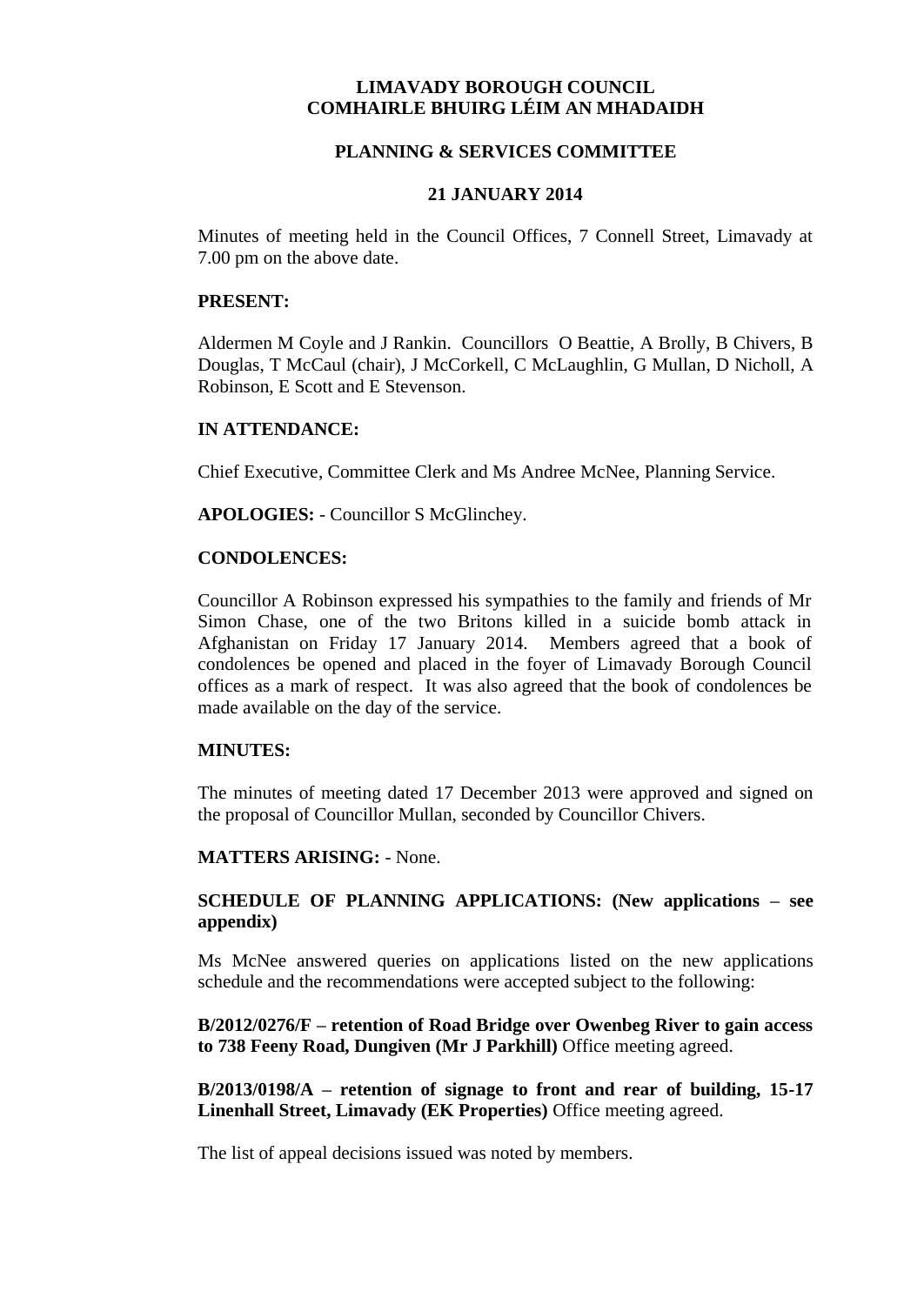# **CONSULTATION ON PLANNING APPLICATION B/2013/0241/F**

Members were advised that any comments regarding planning application B/2013/0241/F be referred to the office by 29 January 2014.

# **PRESENTATION ON PLANNING POLICY DIVISION:**

The Chair welcomed Mr Angus Kerr, Director of Planning Policy Division to the meeting.

Mr Kerr presented members with information on Planning and Wind Farms and provided members with an overview on:

- Wider context to Renewables deployment
- PPS 18 and the role of the planning system in assessing wind energy development
- $\bullet$  Wind energy current issues
- The impact of Reform and Transfer
- New role for Councils and Councillors

Mr Kerr informed members the key factors driving deployment were The Climate Change Act, EU Renewables Directive, DETI Energy Policy and the Northern Ireland Renewables Obligation support mechanism. Mr Kerr elaborated on the PPS 18 Renewable Energy stating it was published in August 2009 and was the key policy used in the erection of wind turbines and wind farms. It was noted that the policy contained specific provisions in relation to wind energy and was intended to facilitate renewable energy development and to provide a general guide in dealing with applications for all renewable energy proposals, not just wind energy.

Mr Kerr updated members on the rise of applications and stated that between 2002 and 2013, 95 wind farms and 1800 single turbine applications were approved, he indicated there was a perception that Northern Ireland were ahead but stated wind farms and wind turbines were equally spread throughout the UK. He also highlighted the increase in objections received in relation to onshore wind energy.

Mr Kerr notified members that the updated policy would consolidate all existing policies into one clearer, more accessible document and the Minister had announced that a draft document would be published in early February for public consultation, which would provide Council with an opportunity to contribute.

Mr Kerr continued to touch on the transfer of planning and the roles and responsibilities of Council and confirmed that Councils would be responsible for investigating alleged breaches of planning control. He informed members that a document would be issued containing further details and explanations around the upcoming roles and responsibilities for Council and Councillors.

Following the presentation members expressed the following views:

- Enforcement responsibilities for Council raised concerns.
- $\triangleright$  The majority of turbines shown on the Map proved very alarming and worrying.
- $\triangleright$  The current infrastructure was poor at present with lack of monies to upgrade it.